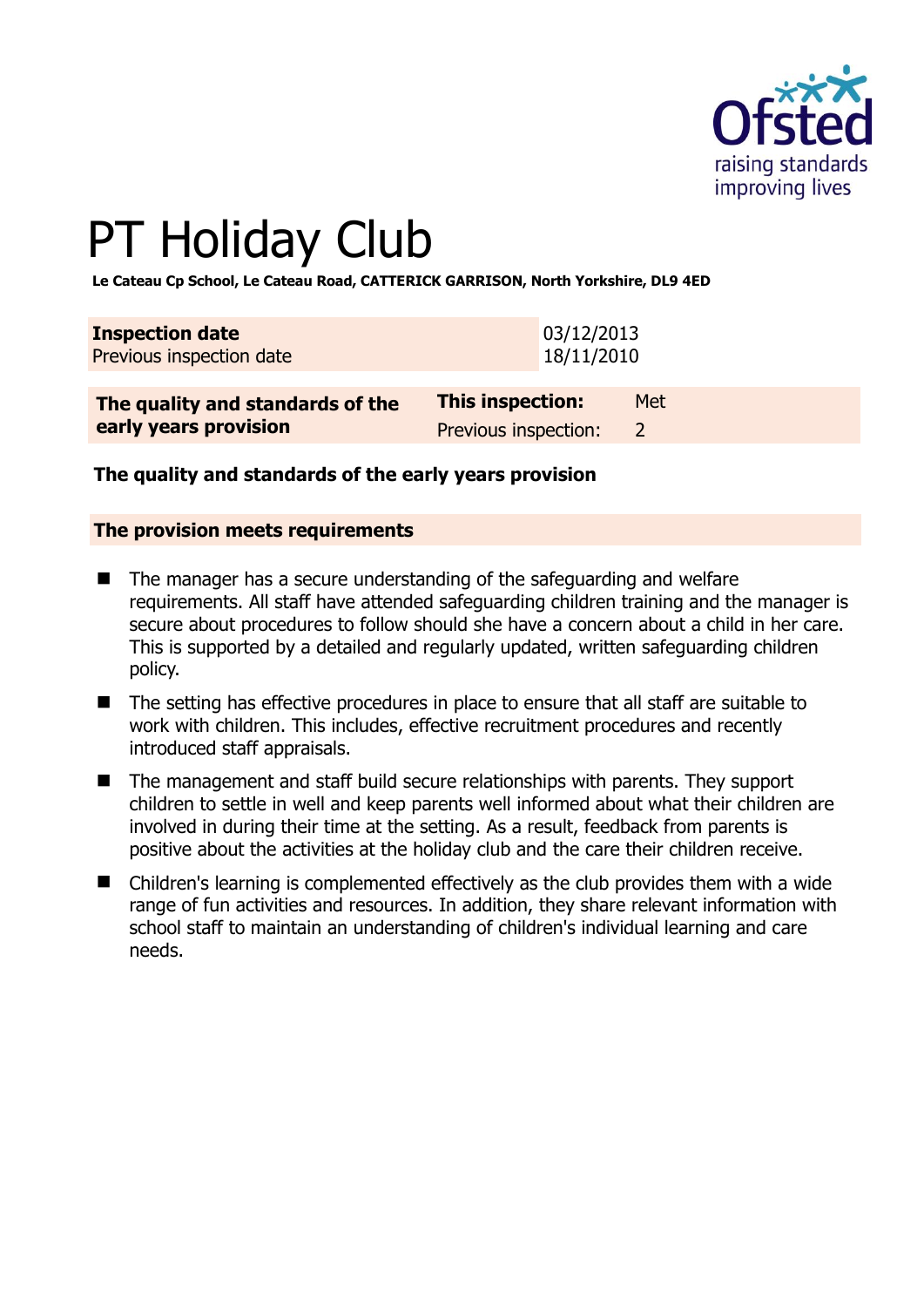# **Information about this inspection**

Inspections of registered early years provision are:

- scheduled at least once in every inspection cycle the current cycle ends on 31 July 2016
- scheduled more frequently where Ofsted identifies a need to do so, for example where provision was previously judged inadequate
- **•** brought forward in the inspection cycle where Ofsted has received information that suggests the provision may not be meeting the legal requirements of the Early Years Foundation Stage or where assessment of the provision identifies a need for early inspection
- **•** prioritised where we have received information that the provision is not meeting the requirements of the Early Years Foundation Stage and which suggests children may not be safe
- scheduled at the completion of an investigation into failure to comply with the requirements of the Early Years Foundation Stage.

There were no children on roll when this inspection took place. The findings in this report are based on evidence gathered from discussions with those who care for the children and an inspection of the premises, equipment and relevant documentation. Where there are no children on roll, no judgement is made on the quality of the early years provision as there is no reliable evidence on which to assess its impact on children. The report states whether the provider continues to meet the requirements of registration.

The provision is also registered on the voluntary and compulsory parts of the Childcare Register. This report includes a judgment about compliance with the requirements of that register.

# **Inspection activities**

- $\blacksquare$ The inspector discussed with the manager how they intend to deliver the educational programmes for children.
- $\blacksquare$ The inspector looked at a sample of policies and documents the provider will use when caring for children.
- $\blacksquare$ The inspector took account of the views of parents through completed questionnaires.
- The inspector checked evidence of suitability and qualifications of practitioners working with children, the provider's self-evaluation form and improvement plan.

# **Inspector**

Julie Morrison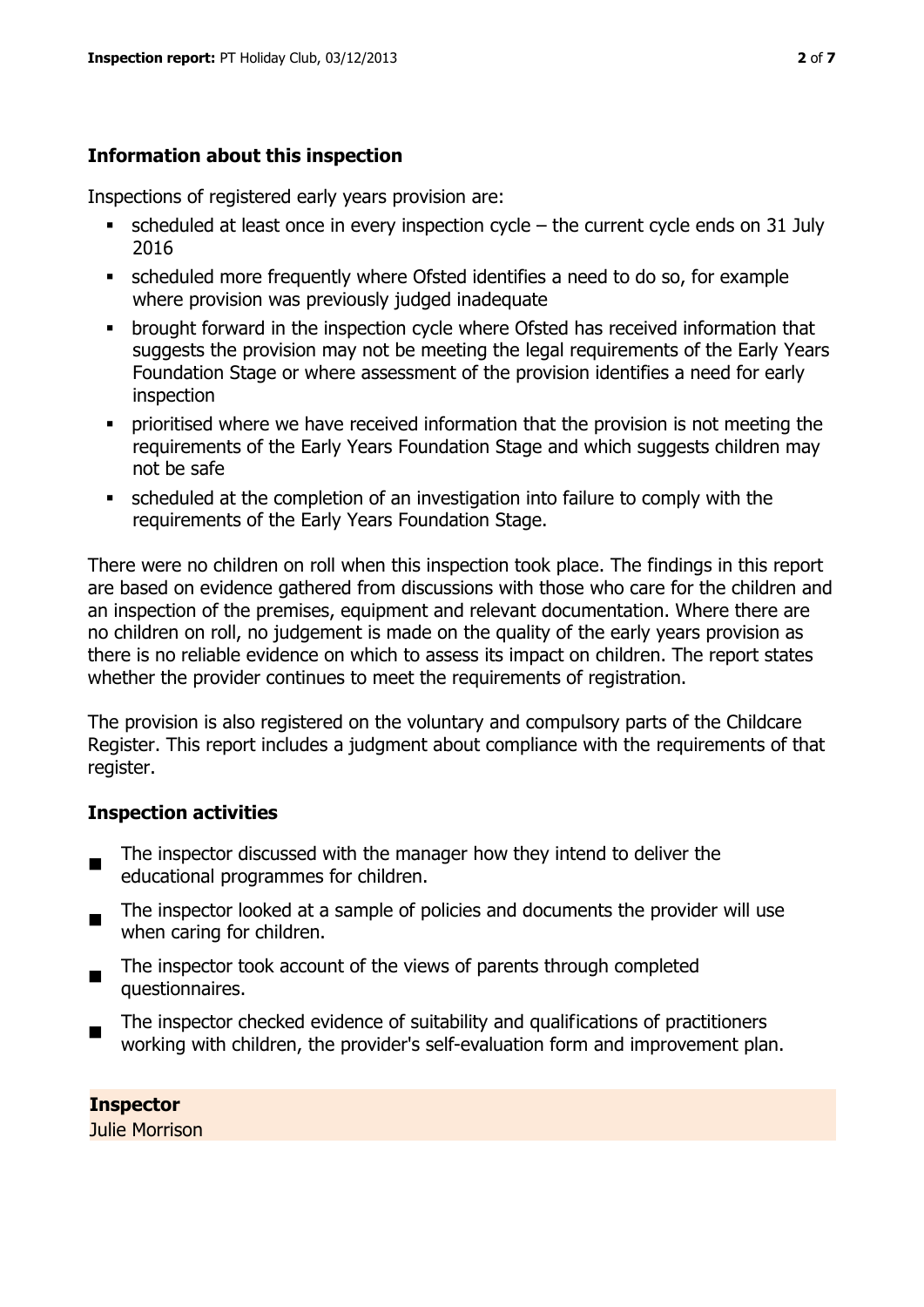## **Full report**

#### **Information about the setting**

PT Holiday Club was registered in 2010 and is on the Early Years Register and the compulsory and voluntary parts of the Childcare Register. It is situated within Le Cateau Primary School in Catterick Garrison, North Yorkshire and is owned by a private individual. The club serves the local areas and is accessible to all children. It operates from the school hall, foyer, IT suite, library, foundation unit and middle courtyard. There is an enclosed area available for outdoor play. The club employs eight members of childcare staff. Of these, two hold appropriate early years qualifications at level 3, four at level three qualifications and one has Qualified Teacher Status. The club opens Monday to Friday 8am to 6pm during school holidays. Children attend for a variety of sessions. There were no children on roll at the time of the inspection.

#### **The Childcare Register**

| The requirements for the compulsory part of the Childcare Register are | Met |
|------------------------------------------------------------------------|-----|
| The requirements for the voluntary part of the Childcare Register are  | Met |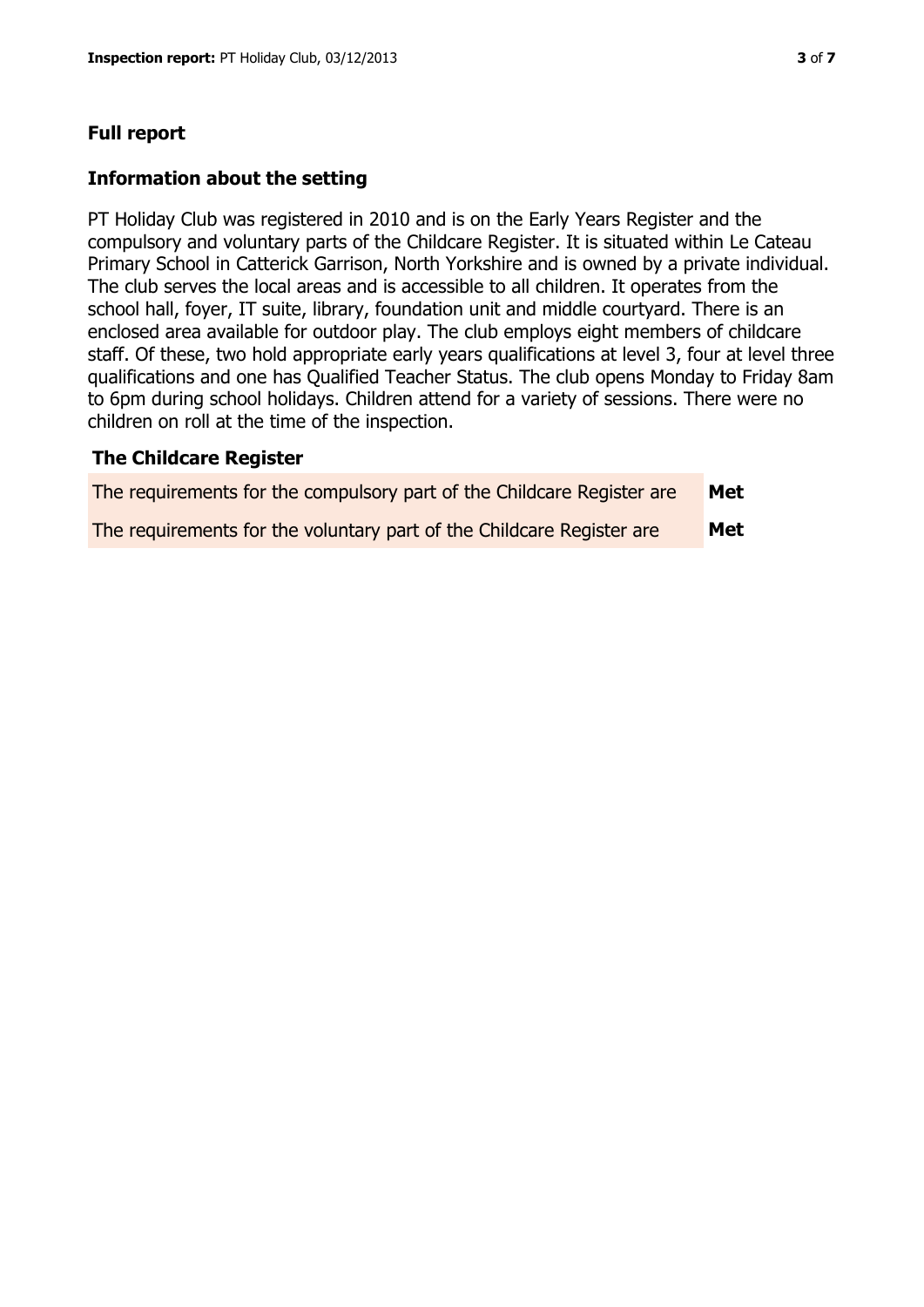# **What inspection judgements mean**

# **Registered early years provision**

| <b>Grade</b> | <b>Judgement</b>        | <b>Description</b>                                                                                                                                                                                                                                                                                                                                                                                |
|--------------|-------------------------|---------------------------------------------------------------------------------------------------------------------------------------------------------------------------------------------------------------------------------------------------------------------------------------------------------------------------------------------------------------------------------------------------|
| Grade 1      | Outstanding             | Outstanding provision is highly effective in meeting the needs<br>of all children exceptionally well. This ensures that children are<br>very well prepared for the next stage of their learning.                                                                                                                                                                                                  |
| Grade 2      | Good                    | Good provision is effective in delivering provision that meets<br>the needs of all children well. This ensures children are ready<br>for the next stage of their learning.                                                                                                                                                                                                                        |
| Grade 3      | Requires<br>improvement | The provision is not giving children a good standard of early<br>years education and/or there are minor breaches of the<br>safeguarding and welfare requirements of the Early Years<br>Foundation Stage. It will be monitored and inspected within<br>twelve months of the date of this inspection.                                                                                               |
| Grade 4      | Inadequate              | Provision that is inadequate requires significant improvement<br>and/or enforcement action. The provision is failing to give<br>children an acceptable standard of early years education and/or<br>is not meeting the safeguarding and welfare requirements of<br>the Early Years Foundation Stage. It will be monitored and<br>inspected again within six months of the date of this inspection. |
| Met          |                         | The provision has no children on roll. The inspection judgement<br>is that the provider continues to meet the requirements for<br>registration.                                                                                                                                                                                                                                                   |
| Not met      |                         | The provision has no children on roll. The inspection judgement<br>is that the provider does not meet the requirements for<br>registration.                                                                                                                                                                                                                                                       |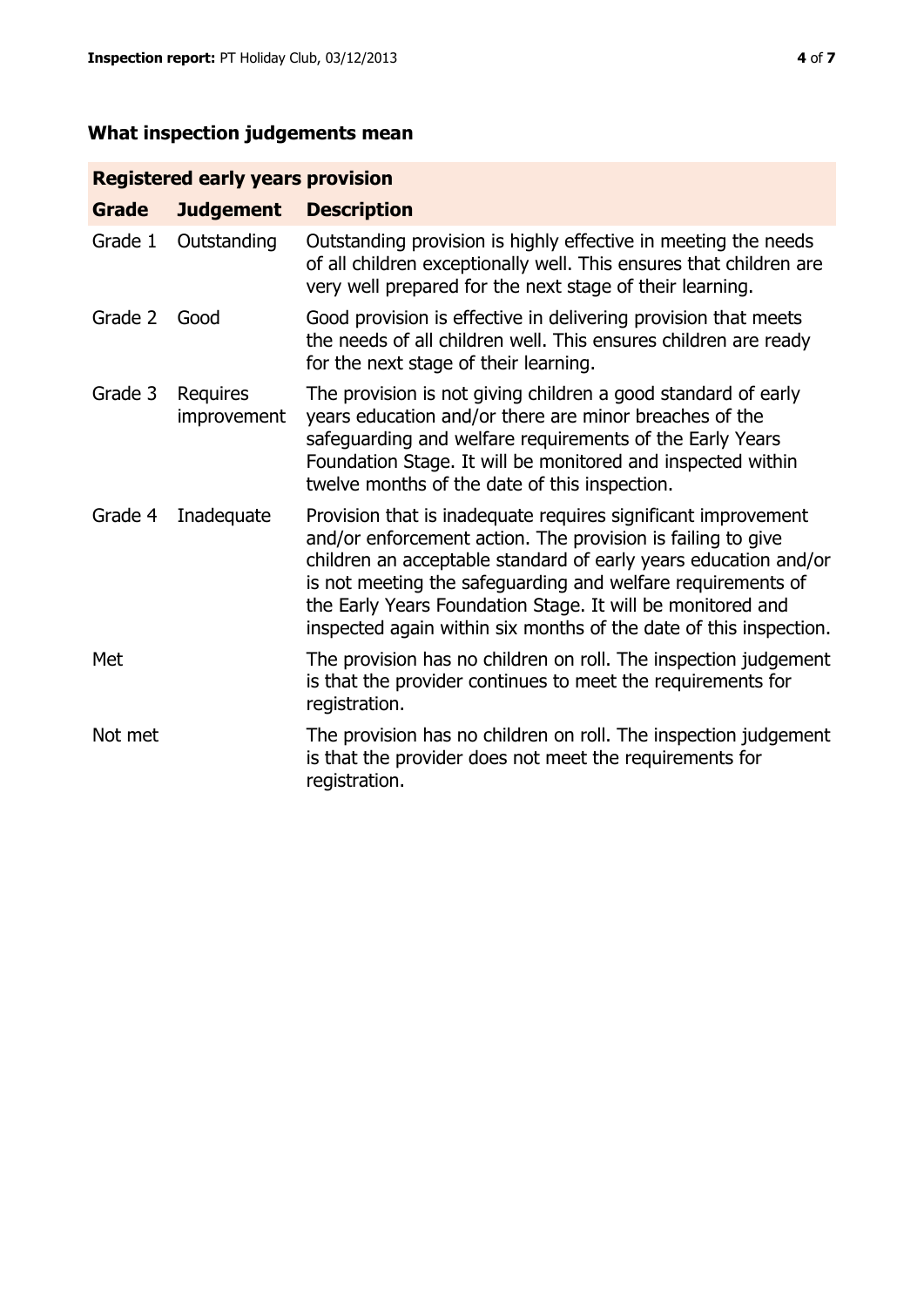# **Inspection**

This inspection was carried out by Ofsted under sections 49 and 50 of the Childcare Act 2006 on the quality and standards of provision that is registered on the Early Years Register. The registered person must ensure that this provision complies with the statutory framework for children's learning, development and care, known as the Early Years Foundation Stage.

# **Setting details**

| Unique reference number       | EY412875                 |
|-------------------------------|--------------------------|
| <b>Local authority</b>        | North Yorkshire          |
| <b>Inspection number</b>      | 944226                   |
| <b>Type of provision</b>      |                          |
| <b>Registration category</b>  | Childcare - Non-Domestic |
| Age range of children         | $0 - 17$                 |
| <b>Total number of places</b> | 50                       |
| Number of children on roll    | 0                        |
| <b>Name of provider</b>       | Rebekah Louise Bulmer    |
| Date of previous inspection   | 18/11/2010               |
| <b>Telephone number</b>       | 07864 018610             |

Any complaints about the inspection or the report should be made following the procedures set out in the guidance *'Complaints procedure: raising concerns and making complaints* about Ofsted', which is available from Ofsted's website: www.ofsted.gov.uk. If you would like Ofsted to send you a copy of the guidance, please telephone 0300 123 4234, or email enquiries@ofsted.gov.uk.

# **Type of provision**

For the purposes of this inspection the following definitions apply:

Full-time provision is that which operates for more than three hours. These are usually known as nurseries, nursery schools and pre-schools and must deliver the Early Years Foundation Stage. They are registered on the Early Years Register and pay the higher fee for registration.

Sessional provision operates for more than two hours but does not exceed three hours in any one day. These are usually known as pre-schools, kindergartens or nursery schools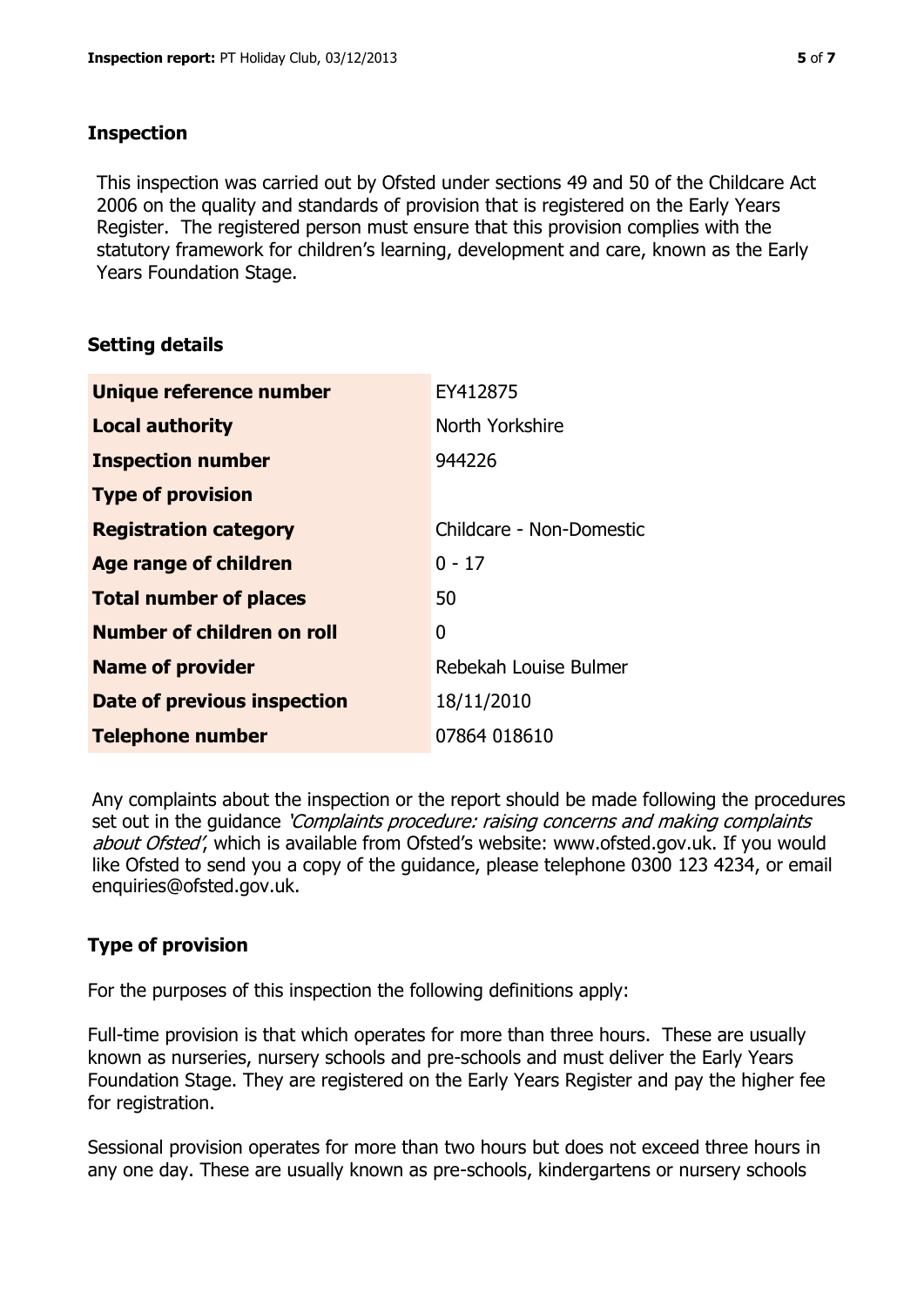and must deliver the Early Years Foundation Stage. They are registered on the Early Years Register and pay the lower fee for registration.

Childminders care for one or more children where individual children attend for a period of more than two hours in any one day. They operate from domestic premises, which are usually the childminder's own home. They are registered on the Early Years Register and must deliver the Early Years Foundation Stage.

Out of school provision may be sessional or full-time provision and is delivered before or after school and/or in the summer holidays. They are registered on the Early Years Register and must deliver the Early Years Foundation Stage. Where children receive their Early Years Foundation Stage in school these providers do not have to deliver the learning and development requirements in full but should complement the experiences children receive in school.